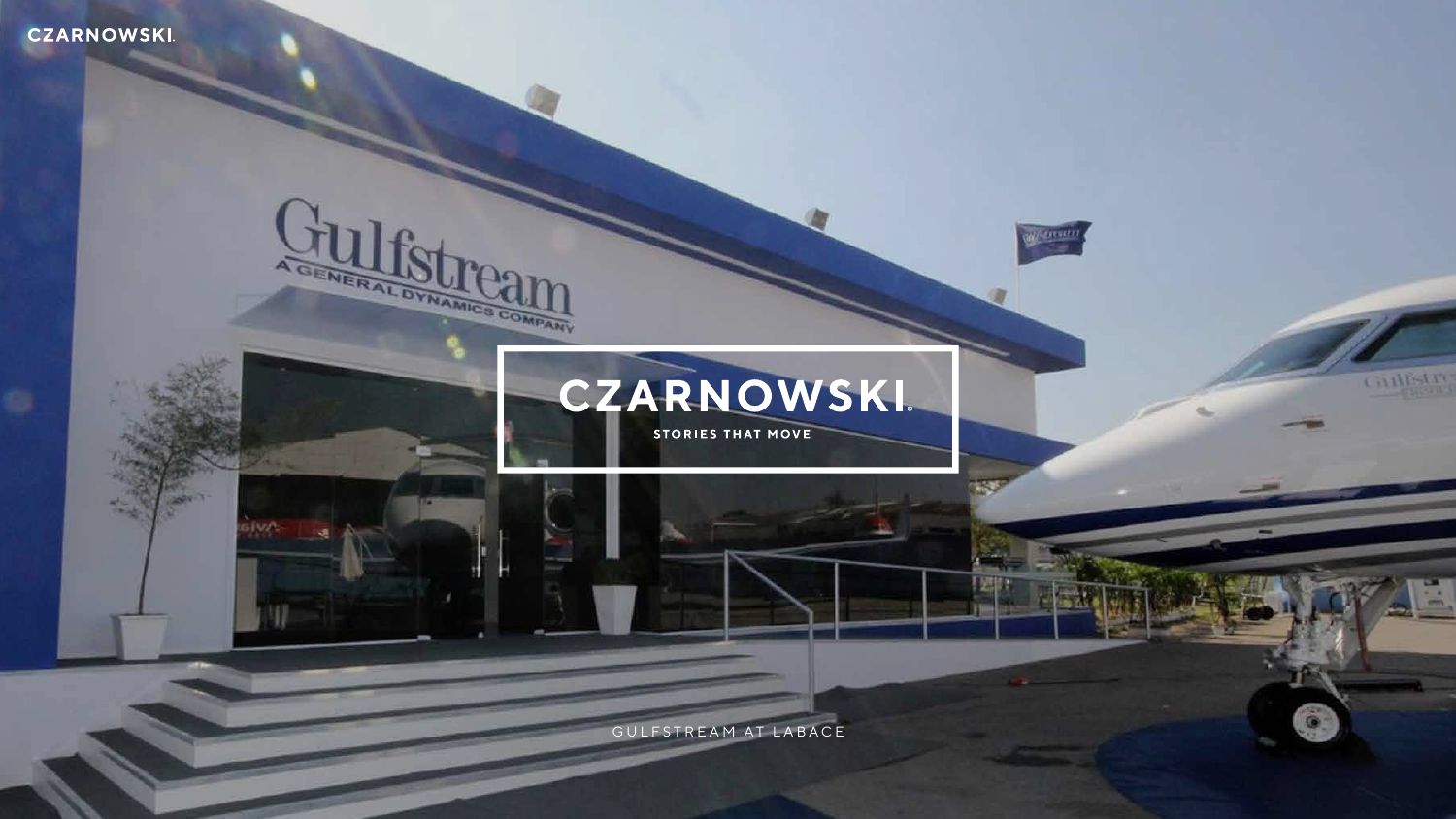# **Challenge**

To design a space that reflected Gulfstream's philosophy of setting "The World Standard" in business aviation and emphasized the brand's focus on hospitality at LABACE in Sao Paulo, Brazil.

# **Gulfstream at LABACE**

WORLD-CLASS DESIGN



1 (800) 247-4302 INFO@CZARNOWSKI.COM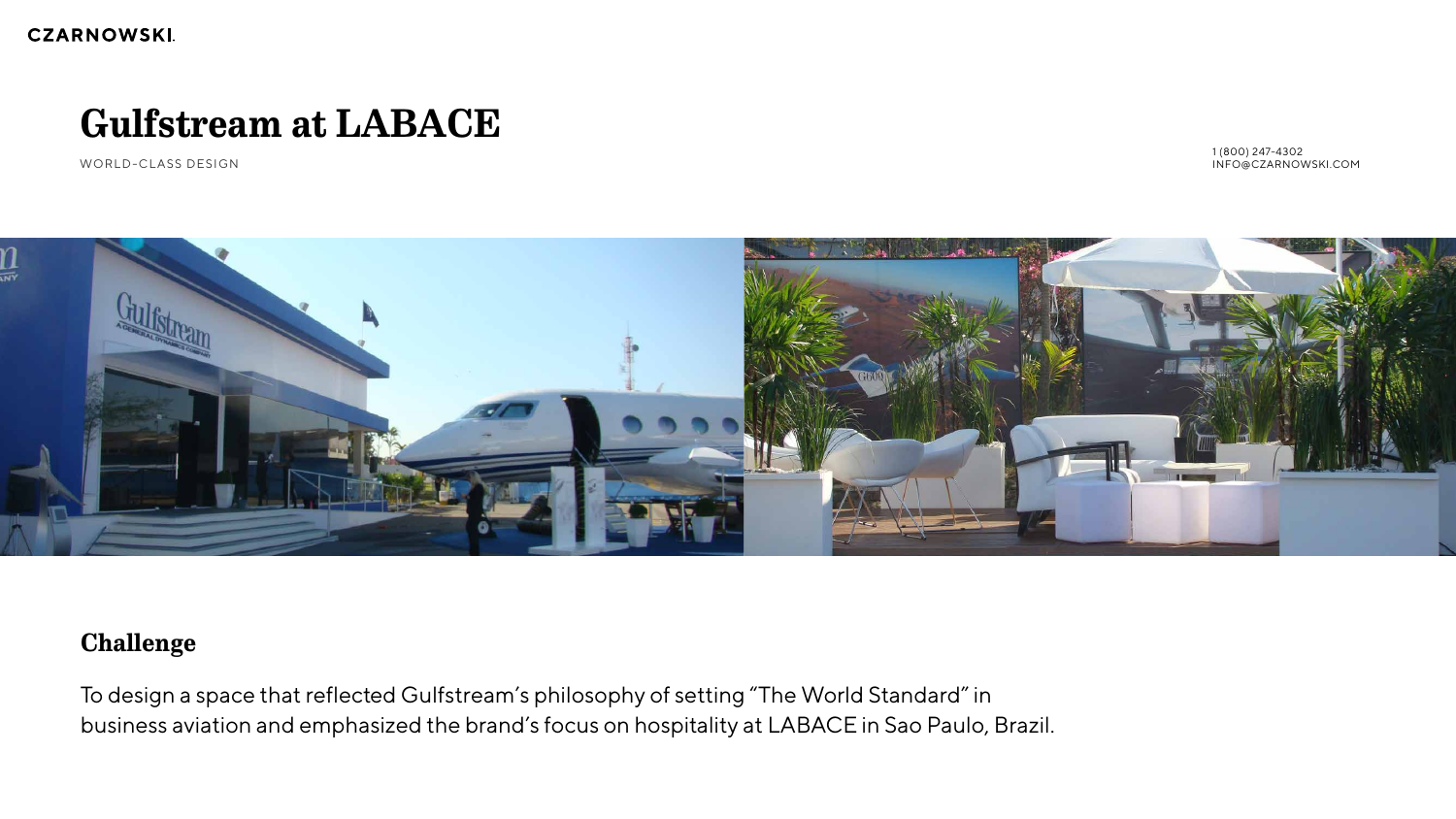**CZARNOWSKI.** 

# **Solution**

A modern, sophisticated chalet that showed off the quality of Gulfstream's aircraft while serving as a space to build relationships and close deals.

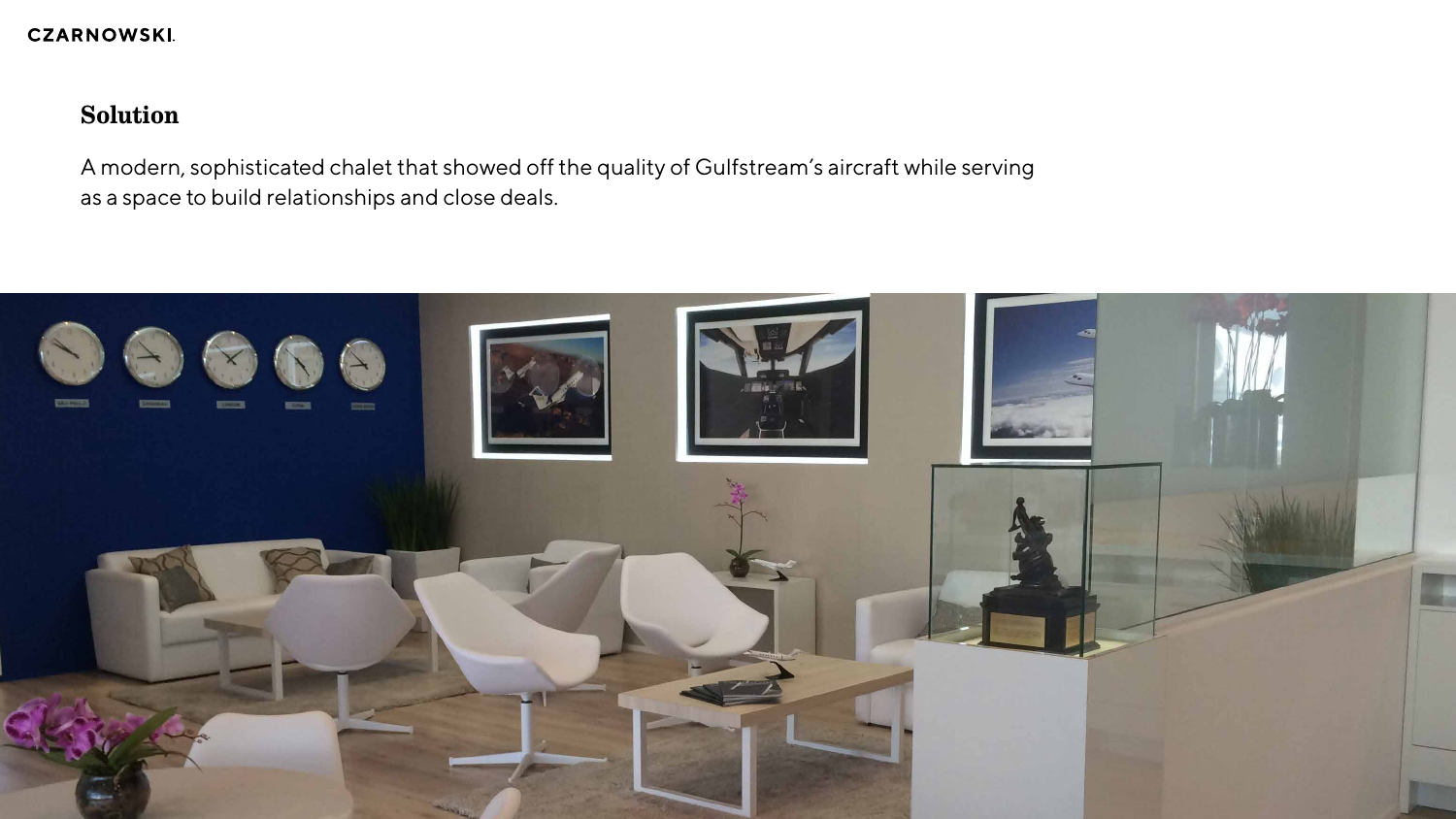## **CZARNOWSKI.**



The chalet's footprint was expanded over the previous year's in order to accommodate the show's increasing popularity. **The design ensured that the majority of space was dedicated to hospitality, with smaller areas serving the need for functional meeting places.** 

After entering through the streamlined welcome lobby, Gulfstream's invite-only guests were presented with several options to relax and learn more about the brand.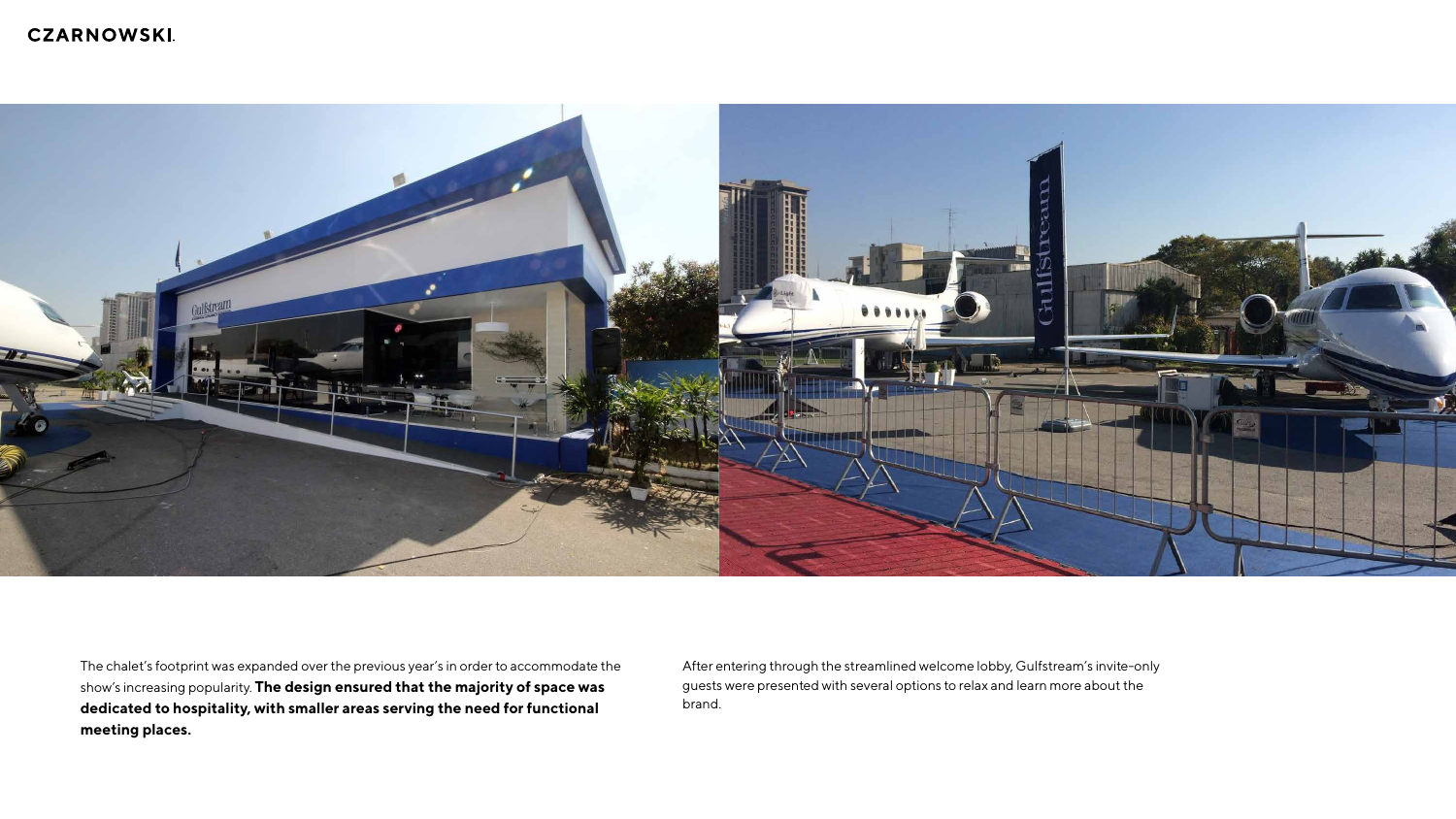## **CZARNOWSKI**.

The sleek lounge area combined modern furniture elements with minimal décor and pops of color to create a space worthy of any travel-weary VIP. Plentiful tables in the dining area allowed guests to sample food prepared in the chalet's full kitchen and sip a café from the coffee bar.



An overlook patio provided an outdoor retreat with unobstructed views of the three Gulfstream planes parked nearby. When observing from afar wasn't enough, guests were invited to get up close and personal with exclusive access to the aircraft.